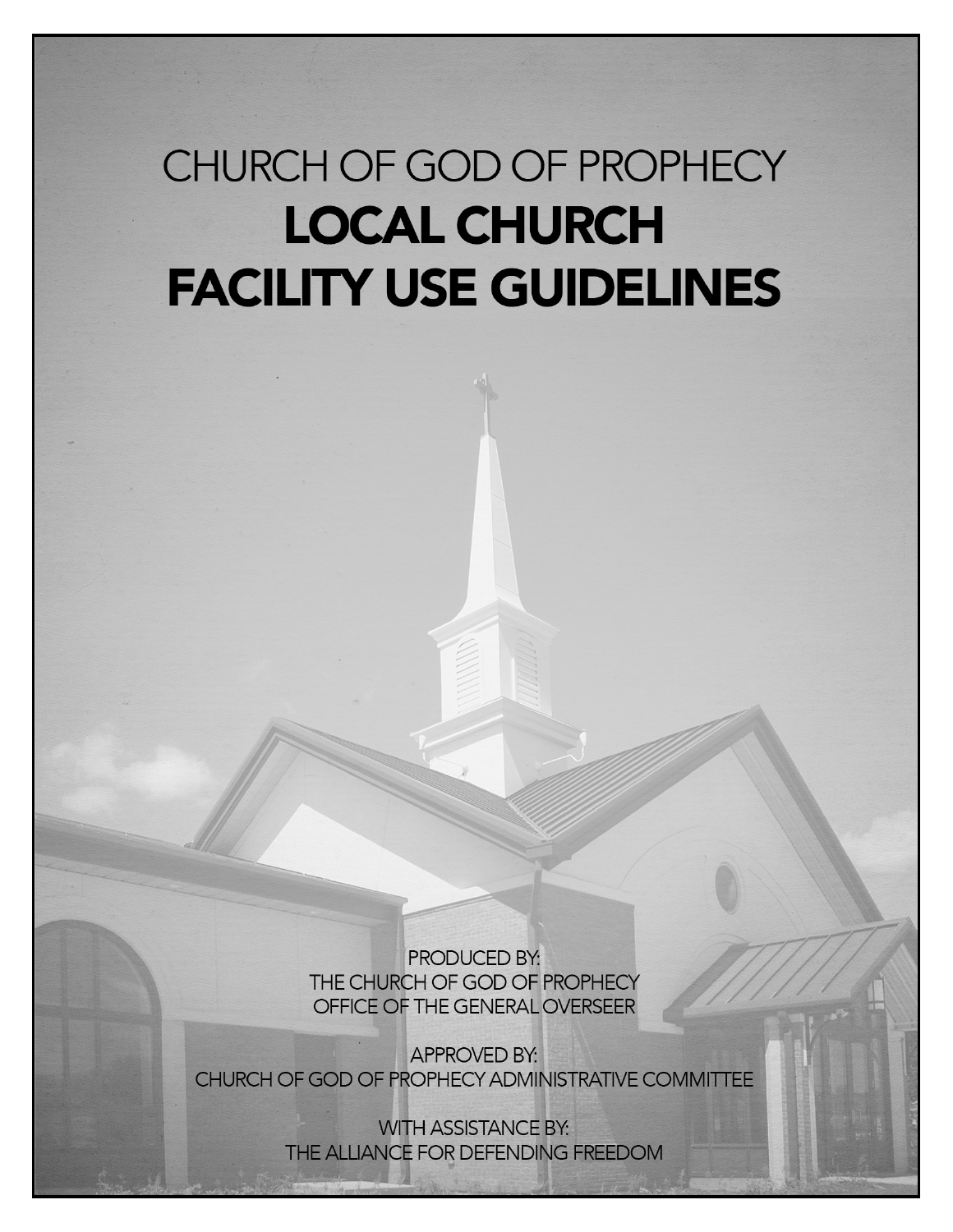## **Introduction**

The Church of God of Prophecy has been established in over 134 nations of the world. Today, over 12,000 facilities serve as houses of worship, fellowship, ministry, and outreach for more that 1.5 million members around the world.

The church's facilities were provided by God's benevolence and the sacrificial generosity of church members. The Church of God of Prophecy desires that its facilities be used for the fellowship of the body of Christ and always to God's glory.

Although most of our facilities are not generally open to the public, many churches make their facilities available to approved non-member persons and groups as a witness to their faith, in a spirit of Christian charity, and as a means of demonstrating the Gospel of Jesus Christ in practice.

A facility use policy is critical for any church that permits its facilities to be used outside of normal business operations. A policy is clear evidence of the organization's beliefs and practice regarding use of its property and why certain practices or activities are never permitted.

Use of Church of God of Prophecy facilities should not be permitted to persons or groups holding, advancing, or advocating beliefs, or advancing, advocating, or engaging in practices that conflict with the Church's teachings, which are summarized in, among other places, the church's policy manual. Nor may facilities be used for activities that contradict, or are deemed by the pastor as inconsistent with, or contrary to the church's teachings. The pastor, or his official designee, is the final decision-maker on whether a person or group is allowed to use church facilities.

A restricted facility use policy is necessary for two important reasons:

First, the church should not in good conscience cooperate in activities or beliefs that are contrary to our teachings. Allowing our facilities to be used for purposes that contradict the church's beliefs would be material cooperation with that activity, and would be a grave violation of the church's faith and religious practice. See 2 Corinthians 6:14; 1 Thessalonians 5:22.

Second, it is very important to the church that it presents a consistent message to the community, which the church staff and members conscientiously maintain as part of their witness to the Gospel of Jesus Christ. To allow facilities to be used by groups or persons who express beliefs or engage in practices contrary to the church's faith would have a severe negative impact on the message that the church strives to promote. It could also be a source of confusion and scandal to church members and the community because they may reasonably perceive that by allowing use of our facilities, the church is in agreement with the beliefs or practices of the persons or groups using church facilities.

Therefore, in no event shall persons or groups who hold, advance, or advocate beliefs, or advance, advocate, or engage in practices that contradict the church's faith use any church facility. Nor may facilities be used in any way that contradicts the church's faith. This policy applies to all church facilities, regardless of whether the facilities are connected to the church's sanctuary, because the church sees all of its property as holy and set apart to worship God. See Colossians  $3:17$ 

Church use policies should be established first using church doctrine as guidelines for what activities are acceptable within the facility, then church polity. To produce guidelines that would universally serve all churches and address specific legal needs would be impossible. However, within this document we have attempted to succinctly assist local ministries in developing policies and guidelines that will legally protect their facilities while insuring ministry can still continue effectively.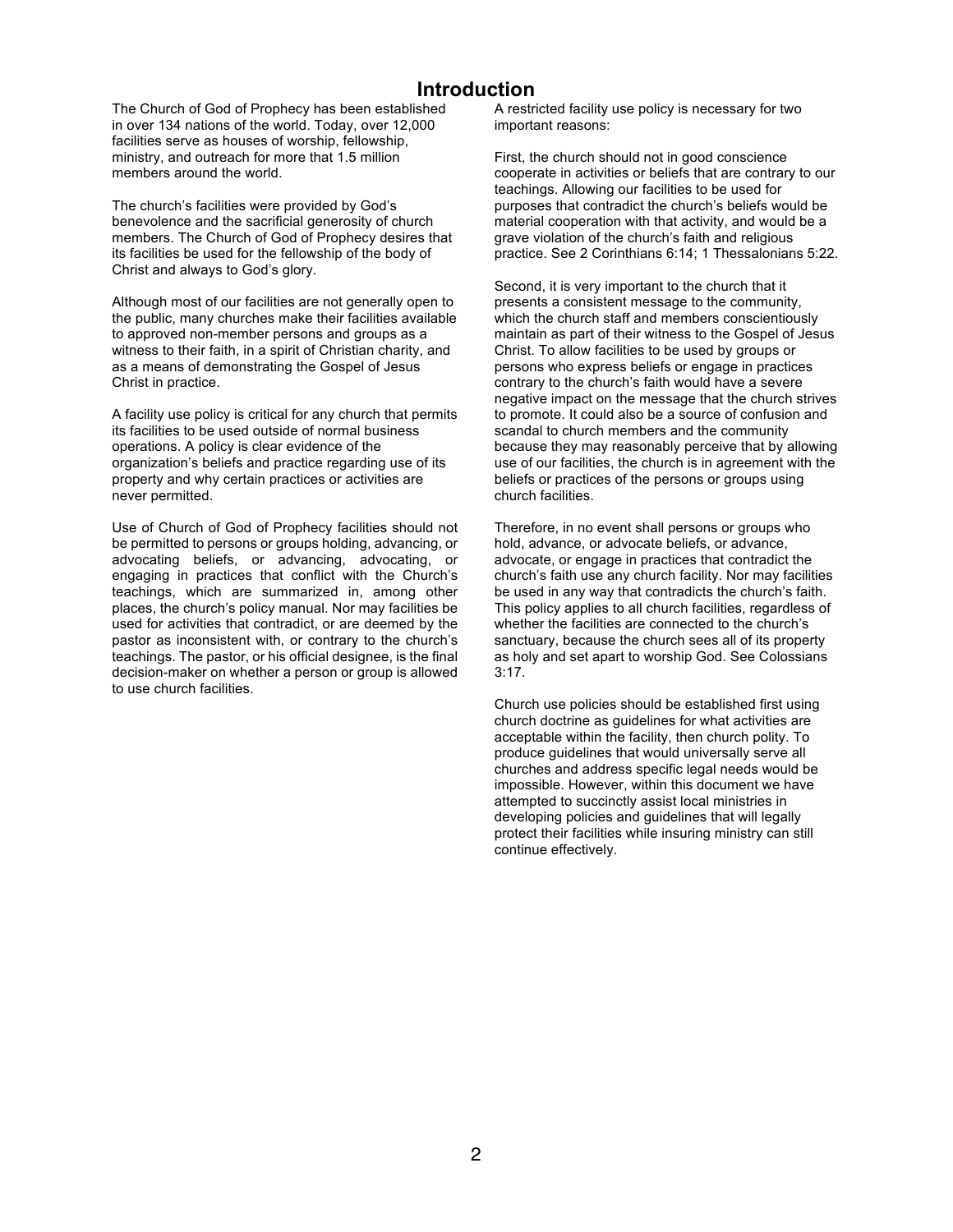# **Biblical Principles, Beliefs and Practices**

Below you will find both broad statements concerning the beliefs of the Church of God of Prophecy, as well as more focused statements concerning issues relevant to our current cultural climate.

#### **Important Bible Truths**

From its beginnings, the Church of God of Prophecy has based its beliefs on "the whole Bible rightly divided." We accept the Bible as God's Holy Word, inspired, inerrant, and infallible. We believe the Bible to be God's written revelation of Himself to mankind and our guide in all matters of faith: therefore, we look to the Bible as our highest authority for doctrine, practice, organization, and discipline.

The Church of God of Prophecy is firm in its commitment to orthodox Christian belief.

- We affirm that there is one God eternally existing in three persons: Father, Son, and Holy Spirit.
- We believe in the deity of Christ, His virgin birth, His sinless life, the physical miracles He performed, His atoning death upon the Cross, His bodily resurrection, His ascension to the right hand of the Father, and His personal return in power and glory at His second coming.
- We profess that regeneration by the Holy Spirit is essential for the salvation of sinful mankind.
- We believe the sinner is brought to an awareness of the need for salvation through the convicting work of the Holy Spirit. We believe that in sanctification by the blood of Christ, one is made holy.
- We affirm the present, active ministry of the Holy Spirit who guides the Church and by whose indwelling and empowerment we are able to live godly lives and render effective service to God and others.
- We believe in the oneness and ultimate unity of believers for which our Lord prayed, and that this should be visibly displayed "that the world may know, see, and believe" God's glory, the coming of His Son, and the great love He has for His people (John 17:20–23).
- We are committed to the sanctity of the marriage bond and the importance of strong, loving Christian families.
- The Church embraces all biblical doctrines as taught in the New Testament and are outlined in the church's 29 Biblical truths.

#### **Statement on Marriage, Sexuality, and Human Life**

The Church of God of Prophecy affirms the biblical teaching that marriage is sacred and should not be entered into lightly without proper preparation. Marriage was originally instituted by God as a properly recognized covenant relationship between one man and one woman for life. The Church affirms the biblical family as a father and mother in wedlock who may procreate children. The Church further asserts that the home, including the extended family, is to be guided by love, discipline, and other nurturing aspects as taught in God's Word. Because the Church is committed to the sanctity of marriage and human life, we diligently stand against abortion, incest, abuse, euthanasia, adultery, divorce, homosexuality, and lesbianism, which we believe are contrary to God's original design as expressed in His Word. All biblically unlawful unions such as same-sex, incestuous, or polygamous marriages are renounced by the Church even if they are recognized as legal by civil governments.

#### **Statement on the Sanctity of Human Life**

We believe that all human life is sacred and created by God in His image. Human life is of inestimable worth in all its dimensions, including pre-born babies, the aged, the physically or mentally challenged, and every other stage or condition from conception through natural death. We are therefore called to defend, protect, and value all human life. (Ps 139.)

### **Final Authority for Matters of Faith and Conduct**

The International Assembly, a meeting open to all members of the Church of God of Prophecy, is the highest decision-making body. It serves as an interpretative and decision-making body that deals with pressing universal truths requiring definitive decisions for translocal matters in expediting the proclamation of the Gospel (Acts 1:21–23; Ephesians 2:13–16, 19, 20; Acts 15:6–9). It is the place at which members of the Church and their official representatives assemble together under the headship of Christ to search the Scriptures. As the Bible is illuminated by the Spirit, understanding and resolution of differences of interpretations, which tend to be divisive among the churches, will be received. The International Assembly accepts the Bible as its highest authority.

<sup>1</sup> See: *Biblical Principles, Beliefs, and Practices* Booklet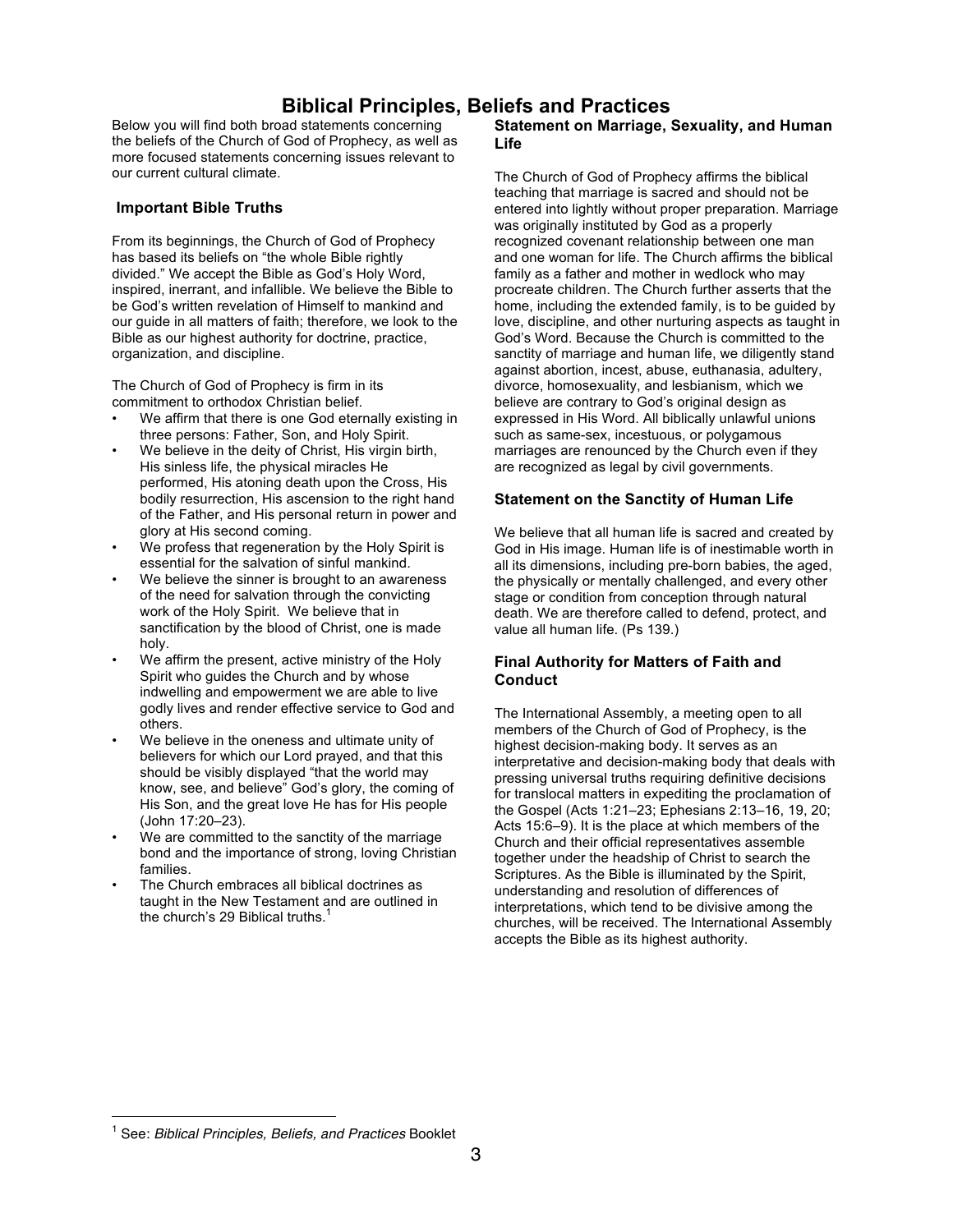# **Sample Church Facility Use Policy**

This sample "Church Facility Use Policy and Form" is provided as a template for local churches to develop their own policy and form. Certain portions of the form may be unnecessary for your situation.

# **Church of God of Prophecy Church Facility Use Policy**

#### **Purpose Statement**

Our church's facilities were provided through God's benevolence and by the sacrificial generosity of our church members. We desire that our facilities be used for the fellowship of the body of Christ and to bring God glory. Although our facilities are not generally open to the public, we make our facilities available to approved non-members as a witness to our faith, in a spirit of Christian charity, and as a means of demonstrating the Gospel of Jesus Christ in practice.

But use of our facility will not be permitted to persons or groups holding, advancing, or advocating beliefs or practices that conflict with the church's faith or moral teachings. Nor may church facilities be used for activities that contradict, or are deemed inconsistent with, the church's faith or moral teachings. The pastor, or pastor's official designee, is the final decision-maker concerning use of church facilities.

This restricted facility use policy is necessary for two important reasons. First, the church may not in good conscience materially cooperate in activities or beliefs that are contrary to its faith. Allowing its facilities to be used for purposes that contradict the church's beliefs would be material cooperation with that activity, and would be a grave violation of the church's faith and religious practice.  $(2 \text{ Cor } 6:14; 1 \text{ Thess } 5:22.)$ 

Second, it is very important that the church present a consistent message to the community, and that the church staff and members conscientiously maintain that message as part of their witness to the Gospel of Jesus Christ. Allowing facilities to be used by groups or persons who express beliefs or engage in practices contrary to the church's faith would have a severe, negative impact on the message that the church strives to promote. It could also cause confusion and scandal to church members and the community because they may reasonably perceive that by allowing use of our facilities, the church agrees with the beliefs or practices of the persons or groups using its facilities.

Therefore, in no event shall persons or groups who hold, advance, or advocate beliefs, or advance, advocate, or engage in practices that contradict the church's faith use any church facility. Nor may church facilities be used in any way that contradicts the church's faith. This policy applies to all church facilities, regardless of whether the facilities are connected to the church's sanctuary, because the church sees all of its property as **holy and set apart to worship God (Col 3:17).**

#### **Approved Users and Priority of Use**

The pastor or official designee must approve all uses of church facilities. Generally, priority shall be given to church members, their immediate families, and organized groups that are part of the ministry, organization, or sponsored activities of the church. Church facilities and equipment will be made available to non-members or outside groups meeting the following qualifications:

- 1. Groups or persons requesting facility use must affirm that their beliefs and practices and planned uses of the facilities are consistent with the church's faith and practice.
- 2. The group or person seeking facility use must submit a signed "Church Facility Reservation Request and Agreement" form.
- 3. The group or person seeking facility use must be willing to take responsibility for the facilities and equipment used and must agree to abide by the church's rules of conduct for facility use, as stated below and as described in any additional instructions by church staff.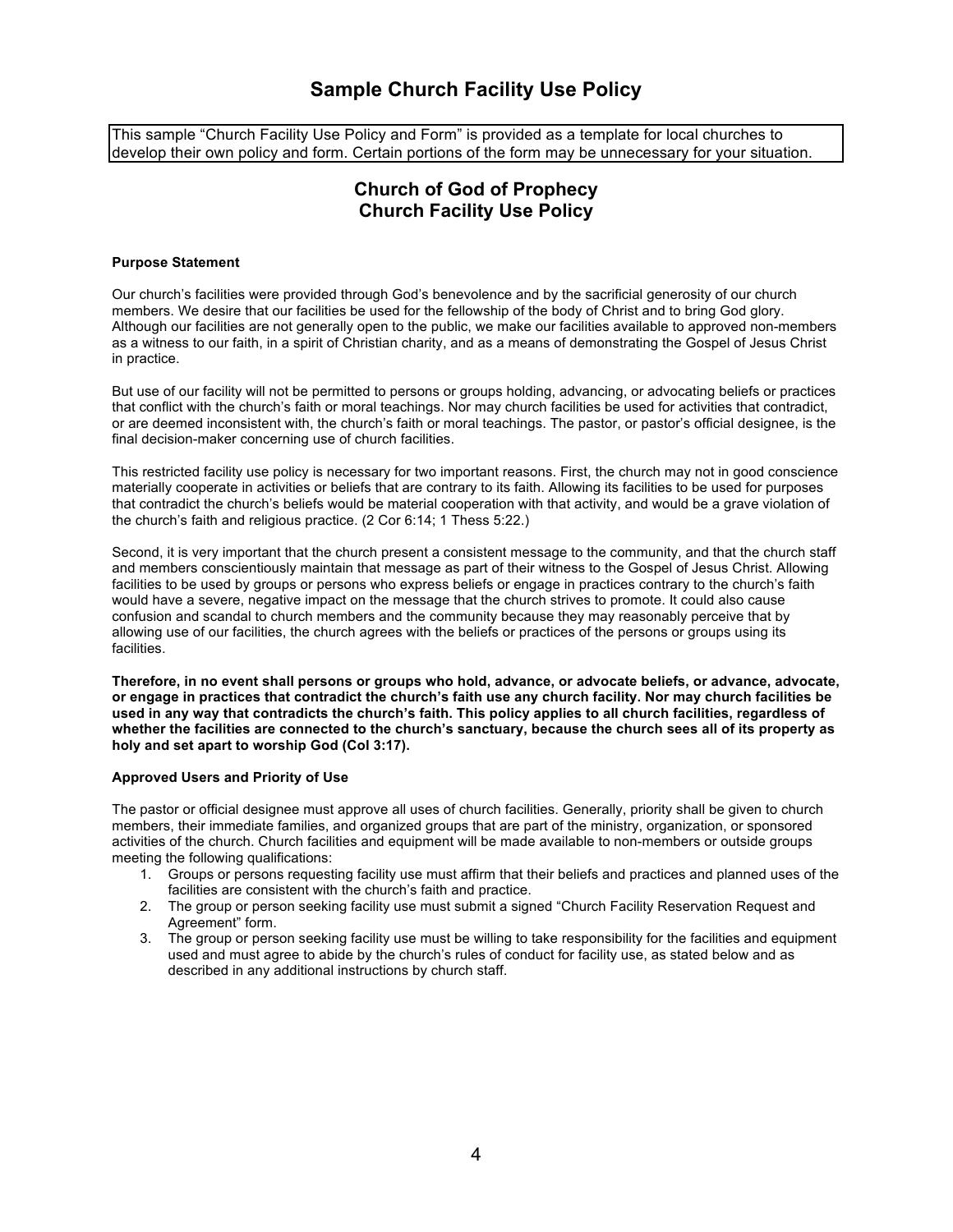#### **Facility Use Hours**

Facilities are available between the hours of  $\qquad$  a.m. and  $\qquad$  p.m. Use outside these hours may be approved by the pastor or official designee.

#### **Scheduling Events**

Facility use requests shall be made to \_\_\_\_\_\_\_\_\_\_\_\_\_\_\_\_\_\_\_\_\_\_\_\_\_\_\_\_ [e.g., pastor, secretary, events coordinator] by submitting the "Church Facility Reservation Request and Agreement" form. The event will be reserved and placed on the church calendar only when the pastor or official designee approves the use.

#### **Fees**

Use of our church facilities is subject to a use and maintenance fee of  $\$$  to pay for the upkeep of church facilities. Church members are not required to pay a fee for usage because maintenance of the facilities are derived from member tithes and offerings. [Note: Whether a church charges a fee for facility use is up to its discretion. But charging below-market rates, or no fee at all, helps churches avoid being considered a public accommodation under local or state law. Public accommodations are generally subject to a variety of laws, including laws regarding nondiscrimination. Because there is greater risk of being subject to these laws when a church charges market rates for facility use, we advise either charging no fee (except for perhaps a cleaning or other incidental fee) or charging a below-market fee. In any event, the church may also wish to require a refundable security deposit to pay for any damages to the facilities].

#### **Facility Use Guidelines**

- No alcohol may be served in church facilities.
- Smoking in any indoor church facilities is strictly prohibited.
- Groups are restricted to only those areas of the facility that the group has reserved.
- Food and beverages in classrooms, worship space.... [e.g., not allowed, not allowed without lid, restricted to certain areas, etc].
- Church equipment, such as tables and chairs, must be returned to original placement, unless arranged otherwise prior to the event.
- All lights must be turned off and doors locked upon departure.
- Clean-up [address whether it is the responsibility of the group using the facility, and if so, what constitutes satisfactory clean-up. The church may also wish to include a clean-up feel.
- Abusive or foul language, violent behavior, and drug or alcohol abuse are strictly prohibited on church premises. Any person exhibiting such behavior will be required to leave the premises immediately.
- Any person or group must sign the "Church Facility Reservation Request and Agreement" form prior to reservation of church facilities.

#### **Insurance**

For all non-church-sponsored events, the group or person using the facilities must obtain liability insurance coverage in the amount of at least \$ The user must also agree to the "Facility Use Indemnity and Hold Harmless Agreement."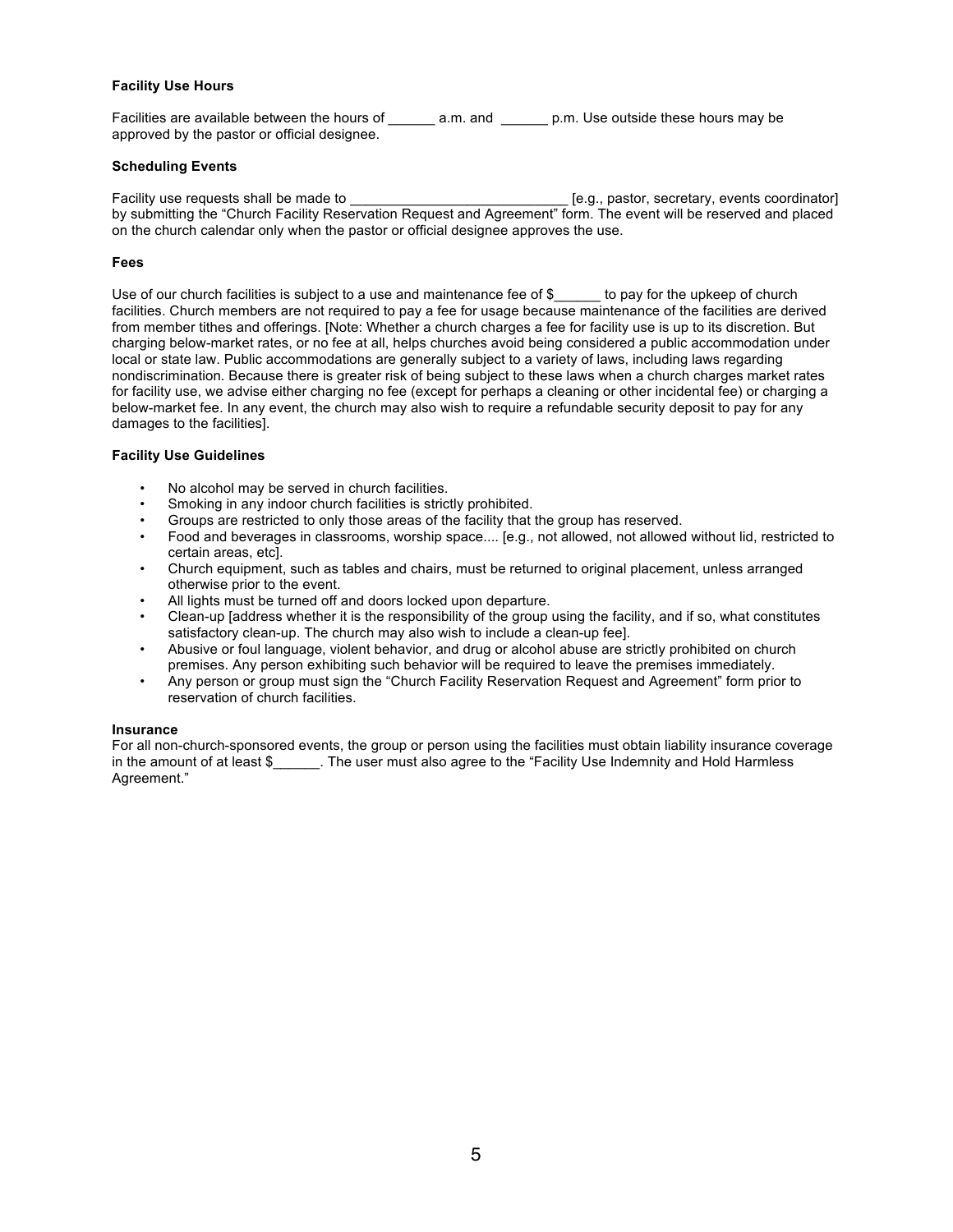# **Church Facility Reservation Request and Agreement**

Name of person or organization requesting use of facilities: \_\_\_\_\_

Please state whether you are a:<br>□Church Member □Church-Sponsored Ministry □Non-Member □Non-Member Group/Organization

| <b>Contact Information:</b>                                                                                                                                                               |
|-------------------------------------------------------------------------------------------------------------------------------------------------------------------------------------------|
|                                                                                                                                                                                           |
|                                                                                                                                                                                           |
|                                                                                                                                                                                           |
| If the requested use is by an organization not affiliated with the church, please briefly state the organization's purpose<br>and mission:                                                |
|                                                                                                                                                                                           |
|                                                                                                                                                                                           |
| Please list the names of the organization's office-holders and leaders (if applicable):                                                                                                   |
|                                                                                                                                                                                           |
|                                                                                                                                                                                           |
| Regardless of type of user, please describe which church facilities you are requesting use of and the purpose for<br>which you intend to use the facilities:                              |
|                                                                                                                                                                                           |
| What date(s) and time(s) are you requesting to use the facilities:                                                                                                                        |
|                                                                                                                                                                                           |
| If you are requesting use of the church's facilities for a wedding and/or wedding reception, please list the names and<br>contact information of the bride and groom:<br>Groom:<br>Bride: |
|                                                                                                                                                                                           |